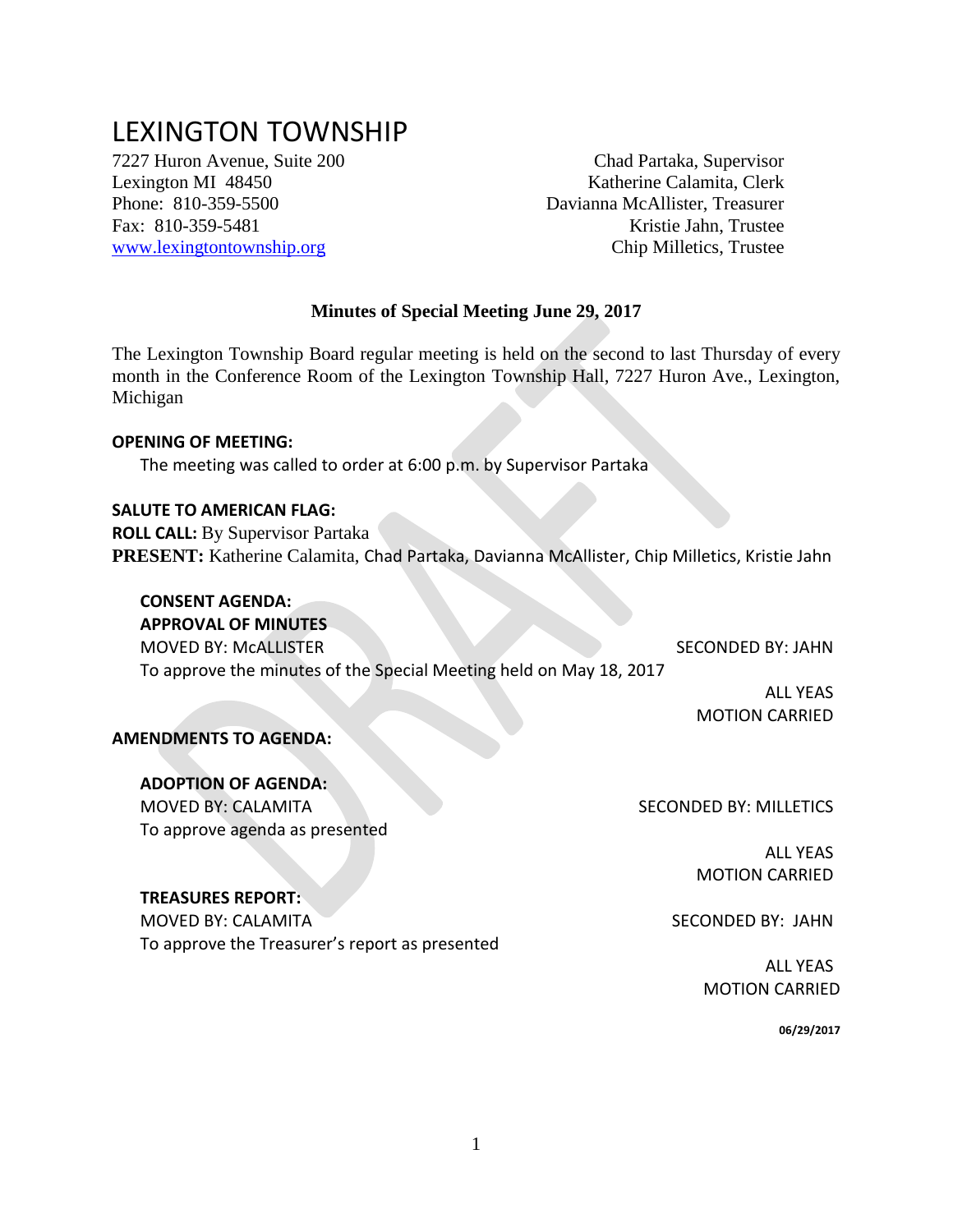## **ACCOUNTS RECEIVABLE WRITE OFF LIST:**

MOTION BY: CALAMITA SECONDED BY: MILLETICS To approve writing off invoice numbers 7245, 7396, 497, 7406 and 7376 total amounts of write off is \$2,279.73

> ROLL CALL: CALAMITA, MILLETICS, PARTAKA, McALLISTER, JAHN ALL YEAS MOTION CARRIED

## **APPROVAL OF INVOICES & PAYROLL:**

MOVED BY: MILLETICS SECONDED BY: CALAMITA To approve the June 2017 AP's and Payroll as presented

ALL YEAS MOTION CARRIED

## **BUDGET AMENDMENTS:**

MOVED BY: PARTAKA SECONDED BY: CALAMITA

To approve to amending budget – increase operations and maintenance 101-265-960-00 by \$317.91 decrease Governing Body Miscellaneous 101-101-955-00 by \$317.91 ROLL CALL: PARTAKA, CALAMITA, MILLETICS, McALLISTER, JAHN

ALL YEAS MOTION CARRIED

## **CORRESPONDENCE:** MTA Insights

#### **SPECIAL BUSINESS**: NONE **COMMITTEE REPORTS:**

- **1. ZONING ADMINISTRATOR:** Working with attorney on blight issues
- **2. PLANNING COMMISSION:**
- **3. ZONING BOARD OF APPEALS:**
- **4. ASSESSOR:** BOR Meets July 18, 2017
- **5. ROADS**: Request a written map and statement by July meeting as to where the gravel is applied
- **6. BIKE PATH:**
- **7. CABLE TV:** June meeting canceled due to lack of quorum
- **8. SUPERVISOR:**

**PUBLIC COMMENTS**: **OLD BUSINESS: None**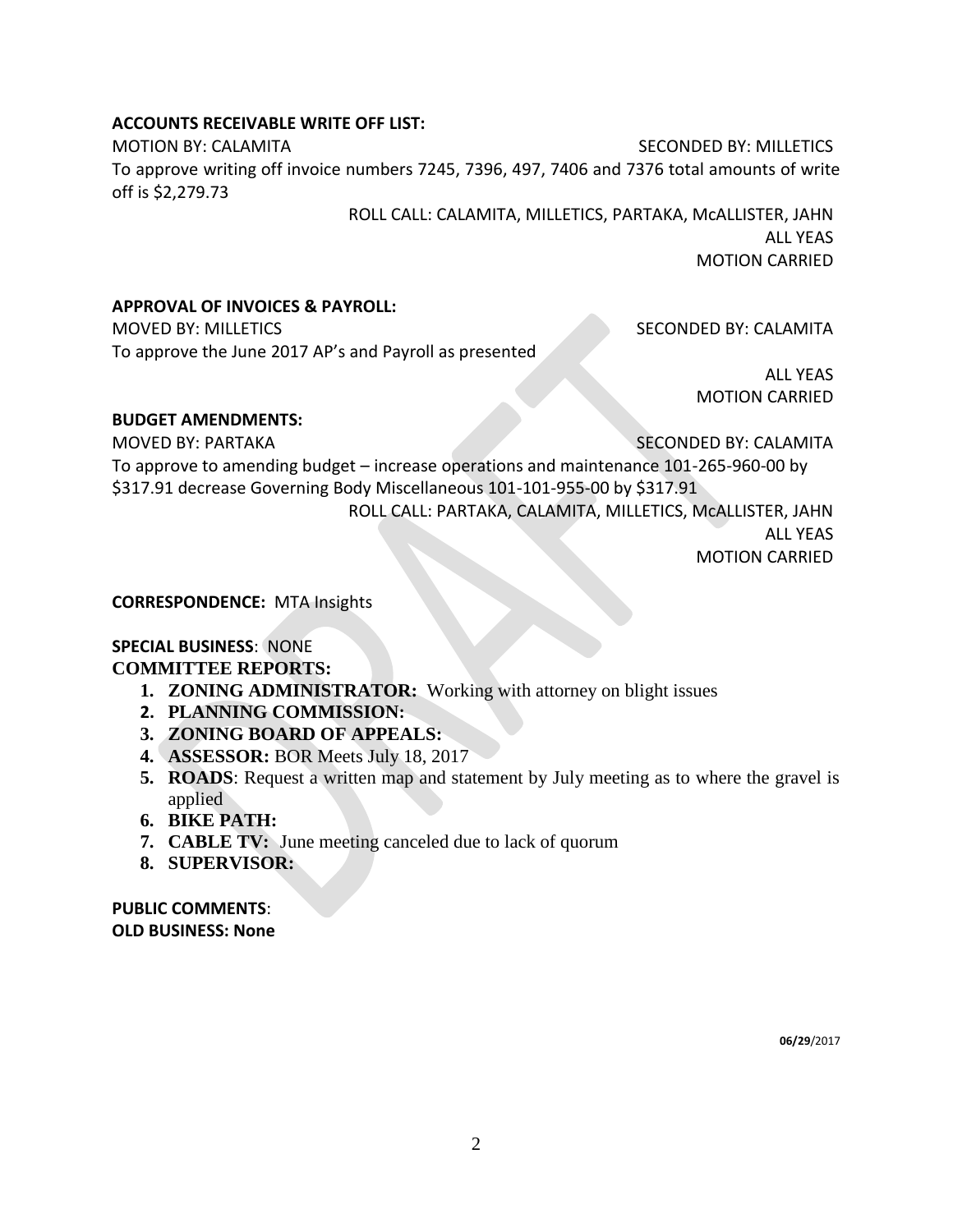#### **NEW BUSINESS:**

**1. 2017 ANTENNA LEASE AGREEMENT** MOVED BY: CALAMITA SECONED BY: MILLETICS To approve contract as presented

ALL YEAS MOTION CARRIED

**2. 2017-2018 CITY OF CROSWELL EMS CONTRACT** MOVED BY: CALAMITA SECONDED BY: JAHN To postpone till July 2017

ALL YEAS MOTION CARRIED

# **3. 2016-2017 ANNUAL AUDIT PROPOSAL** MOVED BY: PARTAKA SECONDED BY: CALAMITA To approve audit proposal \$5,680 audit and \$500 for the F-65 preparation as presented ALL YEAS MOTION CARRIED

# **4. MTA HOT TOPICS IN PLANNING &ZONING SEMINAR** MOVED BY: PARTAKA SECONDED BY: CALAMITA To approve Zoning Administrator and Chair to attend seminar

ALL YEAS MOTION CARRIED

## **5. ORDINANCE COMPLAINT FORM**

MOVED BY: MCALLISTER SECONDED BY: CALAMITA

To approve ordinance complaint form as presented from attorney

ALL YEAS MOTION CARRIED

**6. 2017-2018 BUDGET PROPOSAL GENERAL FUND RESOLUTION 17-03** MOVED BY: CALAMITA SECONDED BY: MILLETICS To approve as presented

ROLL CALL: CALAMITA, MILLETICS, PARTAKA, McALLISTER, JAHN ALL YEAS MOTION CARRIED